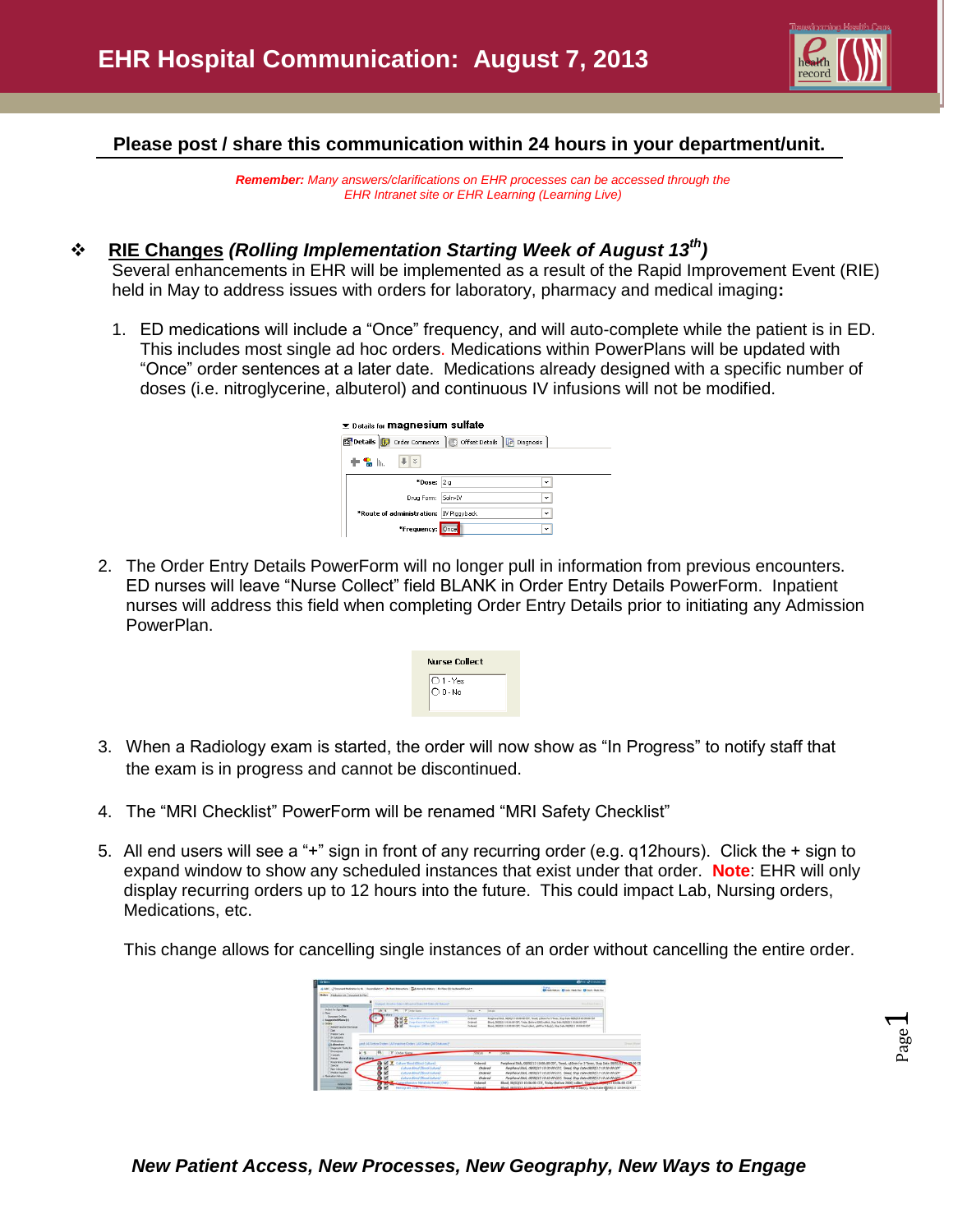

- 6. Radiology orders will be changed to include several new Order Entry fields:
	- "Exam needed by" will be a free text field allowing physicians to indicate when exam is needed.
	- MRI orders will require ordering providers to assess patients for any implantable electronic devices.
	- "AM" priority has been changed to "Future AM" to keep all orders consistent with Lab. The order will automatically default to the following day, regardless of when it is placed.

| E Details for MRI Abdomen w/ + w/o Contrast |                   |                                |              |
|---------------------------------------------|-------------------|--------------------------------|--------------|
| Details IF Order Comments                   | <b>Diagnosis</b>  |                                |              |
| $\vert \mathbf{J} \vert$ $>$<br>十名际         |                   |                                |              |
| "Requested Start Date and Time: 08/02/2013  | ÷<br>10945<br>H-I | CDT<br>Exam needed by::        |              |
| *Priority: Routine                          | v                 | *Reason For Exam - DCP:        | $\checkmark$ |
| Consulting physician:                       | đâ.               | *Transport mode: Ambulatory    | v            |
| "Patient has IV:                            | $\checkmark$      | *Patient on 02:                | $\checkmark$ |
| "Isolation Code:                            | $\checkmark$      | "Implanted Electronic Device?: | $\checkmark$ |
| Special Instructions:                       |                   |                                |              |
|                                             |                   |                                |              |

7. Prior to placing an MRI order, an alert will remind the ordering provider that implantable electronic devices and other metallic objects are contraindications for the exam.

| <b>Decision Support</b>                                                                                                                                                                                                                                                                                                                                                                                                                                                                                                                                                                                                                                                                                                                                                                                                                                                                                                                                                                                                                                                                                                                                                                                                |                     |                                    |  |  |  |  |
|------------------------------------------------------------------------------------------------------------------------------------------------------------------------------------------------------------------------------------------------------------------------------------------------------------------------------------------------------------------------------------------------------------------------------------------------------------------------------------------------------------------------------------------------------------------------------------------------------------------------------------------------------------------------------------------------------------------------------------------------------------------------------------------------------------------------------------------------------------------------------------------------------------------------------------------------------------------------------------------------------------------------------------------------------------------------------------------------------------------------------------------------------------------------------------------------------------------------|---------------------|------------------------------------|--|--|--|--|
| <b>IDENTIFIED ORDER:</b><br><b>MRI Abdomen w/ + w/o Contrast</b>                                                                                                                                                                                                                                                                                                                                                                                                                                                                                                                                                                                                                                                                                                                                                                                                                                                                                                                                                                                                                                                                                                                                                       |                     |                                    |  |  |  |  |
| Reference                                                                                                                                                                                                                                                                                                                                                                                                                                                                                                                                                                                                                                                                                                                                                                                                                                                                                                                                                                                                                                                                                                                                                                                                              |                     |                                    |  |  |  |  |
| MRI Abdomen w/ + w/o Contrast                                                                                                                                                                                                                                                                                                                                                                                                                                                                                                                                                                                                                                                                                                                                                                                                                                                                                                                                                                                                                                                                                                                                                                                          |                     | $\overline{\phantom{a}}$<br>Search |  |  |  |  |
| C CarePlan information<br>C Chart quide<br>G Nuse preparation                                                                                                                                                                                                                                                                                                                                                                                                                                                                                                                                                                                                                                                                                                                                                                                                                                                                                                                                                                                                                                                                                                                                                          | C Patient education |                                    |  |  |  |  |
| C Policy and procedures C Scheduling information<br>Patient may bring favorite CD to listen to during exam. Patients will be required to lie still for up to 40 minutes at a time. If patient has ordered pain medications, consider<br>timing when administering pain meds so patient remains comfortable throughout entire exam.<br>These are the devices that are either contraindicated for an MRI or would need to be cleared by a MRI tech<br>libefore being scanned - this could take up to 48hrs to do. Often times medical records of surgery is needed.<br>Defibrillator<br>Pacemakers: ALL pacers except the "Revo" by Medtronic are contraindicated. Revo pacemakers can be scanned but must be scheduled with pacer clinic and manufacturer<br>representative<br>Cochlear implants and permanent hearing aids<br>٠<br>Neuro-stimulators; including the Activa brain stimulation system and spine<br>Bullets, shrapnel or other metal; especially in area of interest<br>Aneurysm clips: surgical reports would be needed<br>Heart valves: there are very few but some old heart valves (pre 1990) should be checked out<br>Shunts: programmable intraventricular may need to be checked pre and post scan |                     |                                    |  |  |  |  |

8. Radiology orders folders have been redesigned to make searching for common exams easier. The number of total imaging subfolders have been reduced:

| IN⊏VV                                                                                                                                           | . <del>.</del>                                                                                                                                                                                                                                                                                                                                        |
|-------------------------------------------------------------------------------------------------------------------------------------------------|-------------------------------------------------------------------------------------------------------------------------------------------------------------------------------------------------------------------------------------------------------------------------------------------------------------------------------------------------------|
| CT Standard Exams<br><b>INM Standard Exams</b><br>MR Standard Exams<br><b>IUS Standard Exams</b><br>XR Standard Exams<br>XR Standard Exams - ER | <b>CT</b> Standard Exams<br>INM Standard Exams<br>MR Standard Exams<br>US Standard Exams<br>XR Standard Exams - Abdomen Chest<br>XR Standard Exams - Extremities Lower<br>XR Standard Exams - Extremities Upper<br>XR Standard Exams - GI Urinary<br>XR Standard Exams - Head Neck<br>XR Standard Exams - Infants<br>XR Standard Exams - Spine Pelvis |
|                                                                                                                                                 |                                                                                                                                                                                                                                                                                                                                                       |

Each subfolder includes more commonly ordered exams:<br>CURRENT

**NFW** 

| CT Abd/Chest/Pelvis w/ Contrast<br><b>QCT Abd/Pelvis w/ Contrast</b><br><b>QCT Abd/Pelvis w/o Contrast</b><br>CT Abdomen w/ Contrast<br>LCT Abdomen w/ + w/o Contrast<br><b>MCT Angiogram Abd/Chest/Pelvis</b><br>CT Angiogram Abd/Pelvis w / + w/o Contrast<br><b>DICT Angiography LE Blat</b><br><b>QCT</b> Chest w/ Contrast<br>CT Facial Bones/Head w/o Contrast<br>CT Head or Brain w/o Contrast<br>CT Maxillofacial w/o Contrast<br>CT Orbit/Sella/Post Fossa/IAC w/o Con<br><b>QCT Pelvis w/ Contrast</b><br>CT Perfusion w/Contrast<br><b>INCT Soft Tissue Neck w/ Contrast</b><br>CT Spine Cervical w/o Contrast<br>CT Spine Lumbar w/o Contrast | J CT Abd/Pelvis w/ IV and Oral Contrast<br>CT Abd/Pelvis w/ Oral Contrast Only<br><b>DET Head or Brain w/o Contrast</b><br>CT Maxillofacial w/o Contrast<br><b>DE</b> CT Soft Tissue Neck w/ Contrast<br>CT Spine Cervical w/o Contrast<br>CT Spine Lumbar w/o Contrast<br>CT Thorax w/ Contrast<br>CT Thorax w/o Contrast |
|-----------------------------------------------------------------------------------------------------------------------------------------------------------------------------------------------------------------------------------------------------------------------------------------------------------------------------------------------------------------------------------------------------------------------------------------------------------------------------------------------------------------------------------------------------------------------------------------------------------------------------------------------------------|----------------------------------------------------------------------------------------------------------------------------------------------------------------------------------------------------------------------------------------------------------------------------------------------------------------------------|
|                                                                                                                                                                                                                                                                                                                                                                                                                                                                                                                                                                                                                                                           |                                                                                                                                                                                                                                                                                                                            |